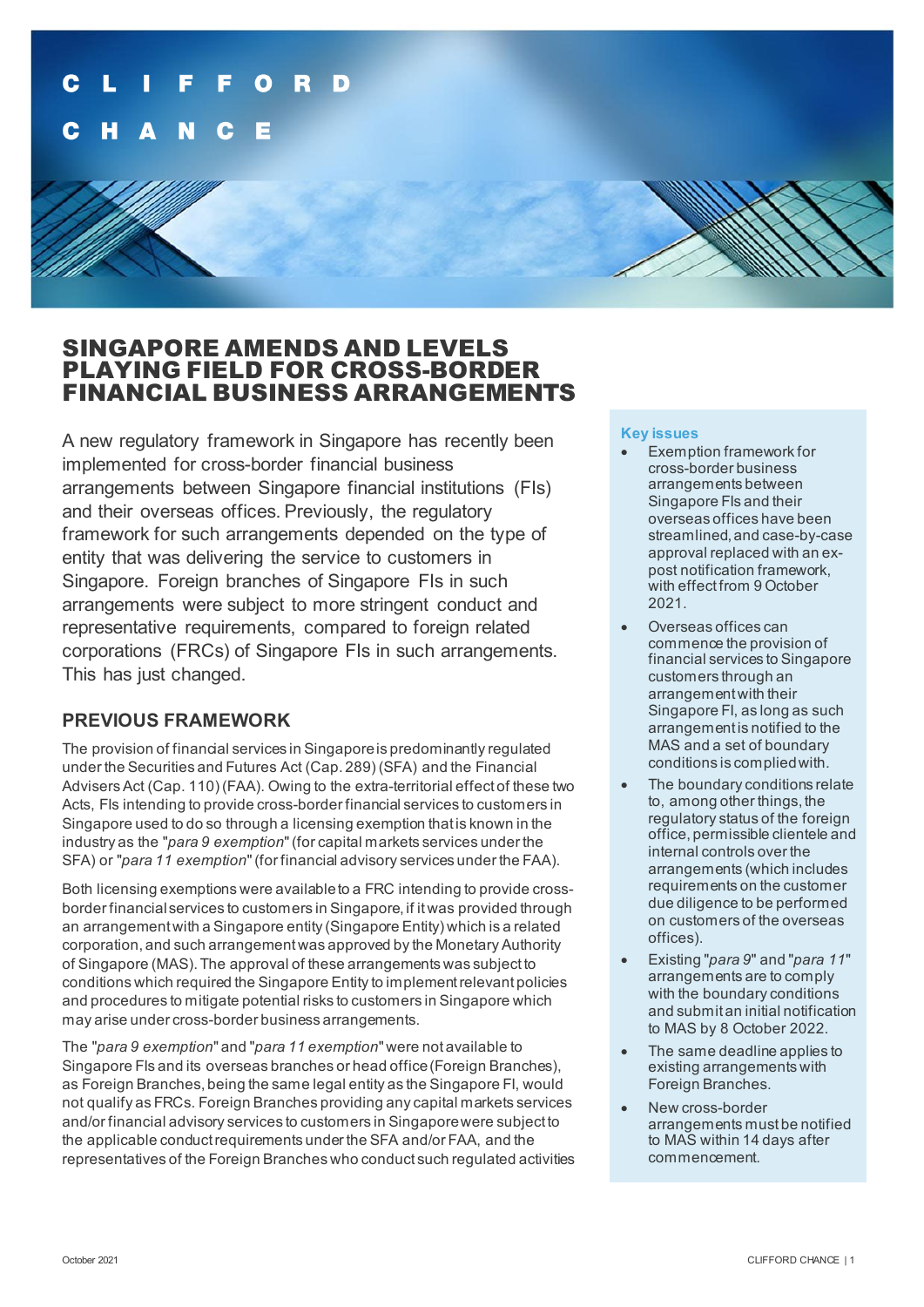#### Е F. O R D

C H A N C E

were required to be appointed as overseas-based representatives of the Singapore Entity when they served Singapore customers. This entailed the fulfilment of stringent entry and examination requirements by the overseasbased representatives.

This created an unlevel playing field, as FRCs operating under the "*para 9 exemption*" and "*para 11 exemption*" were not subject to applicable conduct requirements under the SFA and/or FAA, and representatives of the FRCs operating under these exemptions were not required to be appointed as overseas-based representatives of the Singapore Entity.

On 9 October 2021, after a period of public consultation, the MAS implemented a new framework to replace the "*para 9 exemption*" and "*para 11 exemption*". This new framework moves away from the ex-ante approval approach outlined above to an ex-post notification approach for FRCs and Foreign Branches (New Framework). The New Framework also levels the playing field for both FRCs and Foreign Branches.

### **THE NEW FRAMEWORK**

Under the New Framework, a Singapore Entity and its FRC or Foreign Branch (as the case may be) may commence the provision of capital markets services and/or financial advisory services in Singapore without the need to seek prior approval from the MAS, provided they comply with a set of boundary conditions.

The Singapore Entity is required to notify the MAS of the arrangement with its FRC or Foreign Branch within 14 days of commencement, and confirm to MAS compliance with a set of boundary conditions. The FRC will be exempt from licensing and conduct requirements when providing capital markets services and/or financial advisory services to customers in Singapore under the New Framework. The Foreign Branch will be exempt from the applicable conduct and representative notification requirements<sup>[1](#page-1-0)</sup> when providing capital markets services and/or financial advisory services to customers in Singapore under the New Framework.

MAS will also require the Singapore Entity to submit annually (i) a certification from an independent assurance function that the boundary conditions have been complied with, and (ii) a report on key metrics in respect of the arrangements.

### **Boundary conditions**

The boundary conditions are mostly similar to the assessment criteria for arrangements submitted for MAS' approval under the previous "*para 9*" and "*para 11*" exemption framework, as well as conditions MAS used to impose for such cross-border business arrangements. Under the New Framework, the boundary conditions have been refined and set out in subsidiary legislation and MAS Notices.

<span id="page-1-0"></span>The MAS has clarified that there is no change to the current requirements for individuals based overseas and acting on behalf of the Singapore Entity to be appointed as overseas-based representatives and comply with the relevant requirements. The exemption from the representative notification framework under the New Framework applies only to representatives acting on behalf of the Foreign Branch in carrying on regulated activities under a business arrangement with the Singapore Entity.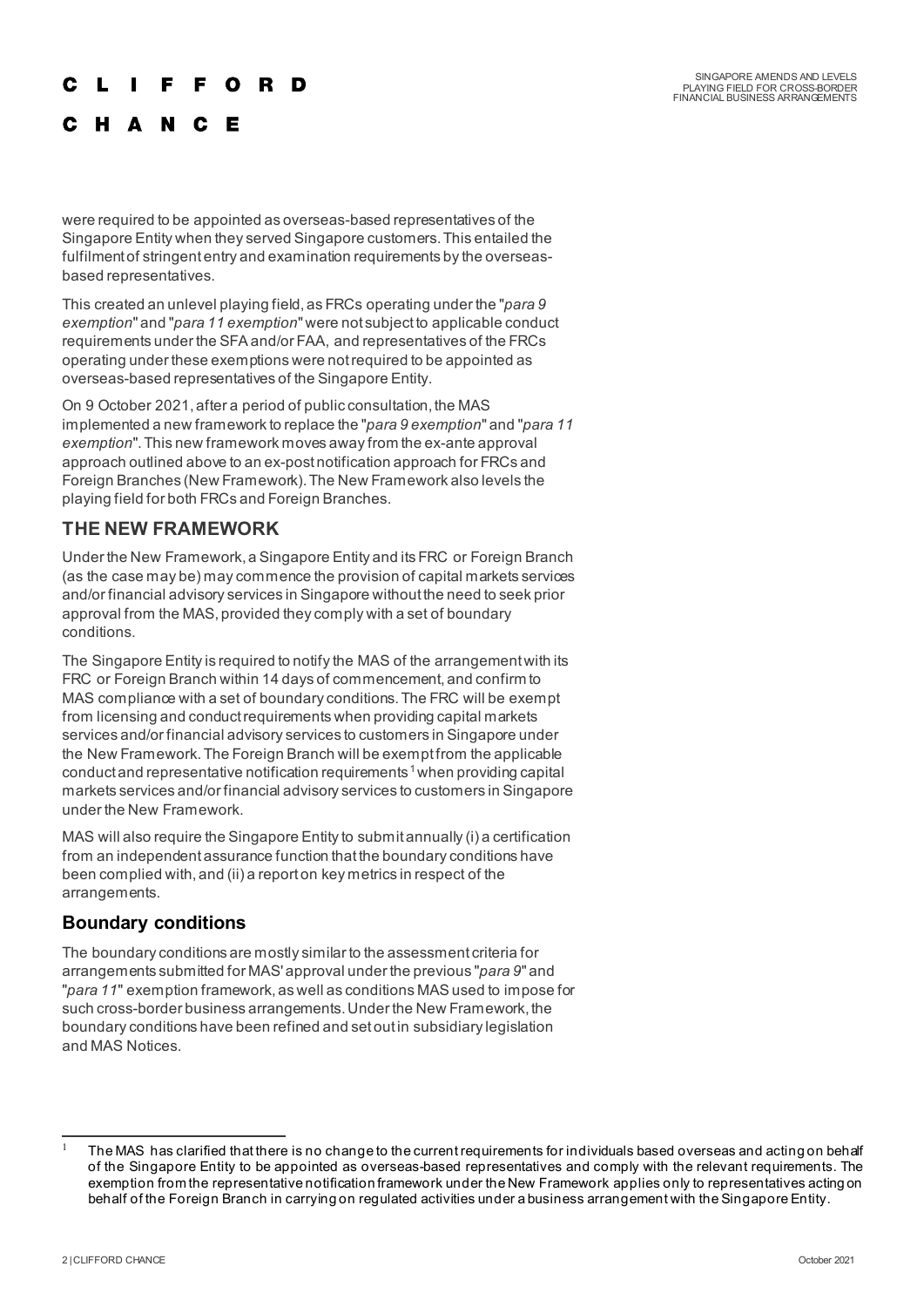# C

#### C H A N C E

The boundary conditions relate to:

- notification requirements within 14 days upon the commencement of and any material change to, the arrangement;
- regulatory status of the Singapore Entity subject to a limited exception, the Singapore Entity must have the relevant licence or authorisation to conduct the corresponding financial service that the FRC or Foreign Branch intends to provide to customers in Singapore;
- regulatory status of FRC or Foreign Branch the FRC or Foreign Branch must be licensed, authorised, regulated or supervised by a regulatory body in the foreign jurisdiction where the FRC or Foreign Branch is operating from. The FRC or Foreign Branch should be from a jurisdiction that is supervised for compliance with anti-money laundering and countering the financing of terrorism (AML/CFT) requirements that are consistent with standards set by the Financial Action Task Force (FATF), and such jurisdiction must not be subject to UN Security Council (UNSC) sanctions. If a jurisdiction, FRC or Foreign Branch becomes subject to sanctions by the UNSC, cross-border arrangements involving such FRC or Foreign Branch or a FRC or Foreign Branch operating from the relevant foreign jurisdiction, are to be discontinued immediately;
- permissible clientele the clientele will be restricted to accredited investors<sup>[2](#page-2-0)</sup> (AI), institutional investors and expert investors, and subject to any further clientele restriction which the Singapore Entity is subject to; and
- internal controls over the arrangements relating to record keeping, maintaining a register of foreign representatives, performing customer due diligence (CDD) in accordance with the relevant MAS notices on AML/CFT (see AML/CFT Requirements below) and MAS regulations made pursuant to UNSC resolutions, having written policies and procedures governing the cross-border arrangement, including on solicitation and handling of complaints, and providing MAS with the relevant records upon request.

### **The role of the Singapore Entity**

The Singapore Entity is expected to play a meaningful role in the cross-border arrangements. It should have substantive business operations in Singapore, and not be a shell company or marketing entity with minimal business presence in Singapore. Where the Singapore Entity's role involves client servicing under the cross-border arrangement, the MAS expects the Singapore Entity to carry out a substantial portion of such client servicing activities.

### **Eligible entities**

The following types of Singapore Entities will be eligible to enter into business arrangements with their FRCs or Foreign Branches under the New Framework:

• capital markets services licence holders, other than licensed venture capital fund managers;

<span id="page-2-0"></span><sup>&</sup>lt;sup>2</sup> The MAS has clarified that AI opt-in requirements will apply at the onboarding stage. Customers who have not opted to be treated as an AI by the Singapore Entity or FRC (as the case may be) would have to do so for them to be served under the New Framework. A grace period of two years will be provided to obtain the opt-ins (i.e. by 9 October 2023). Prior to 9 October 2023, FIs would need to ensure that the customers served under the New Framework meet the eligibility criteria of an AI.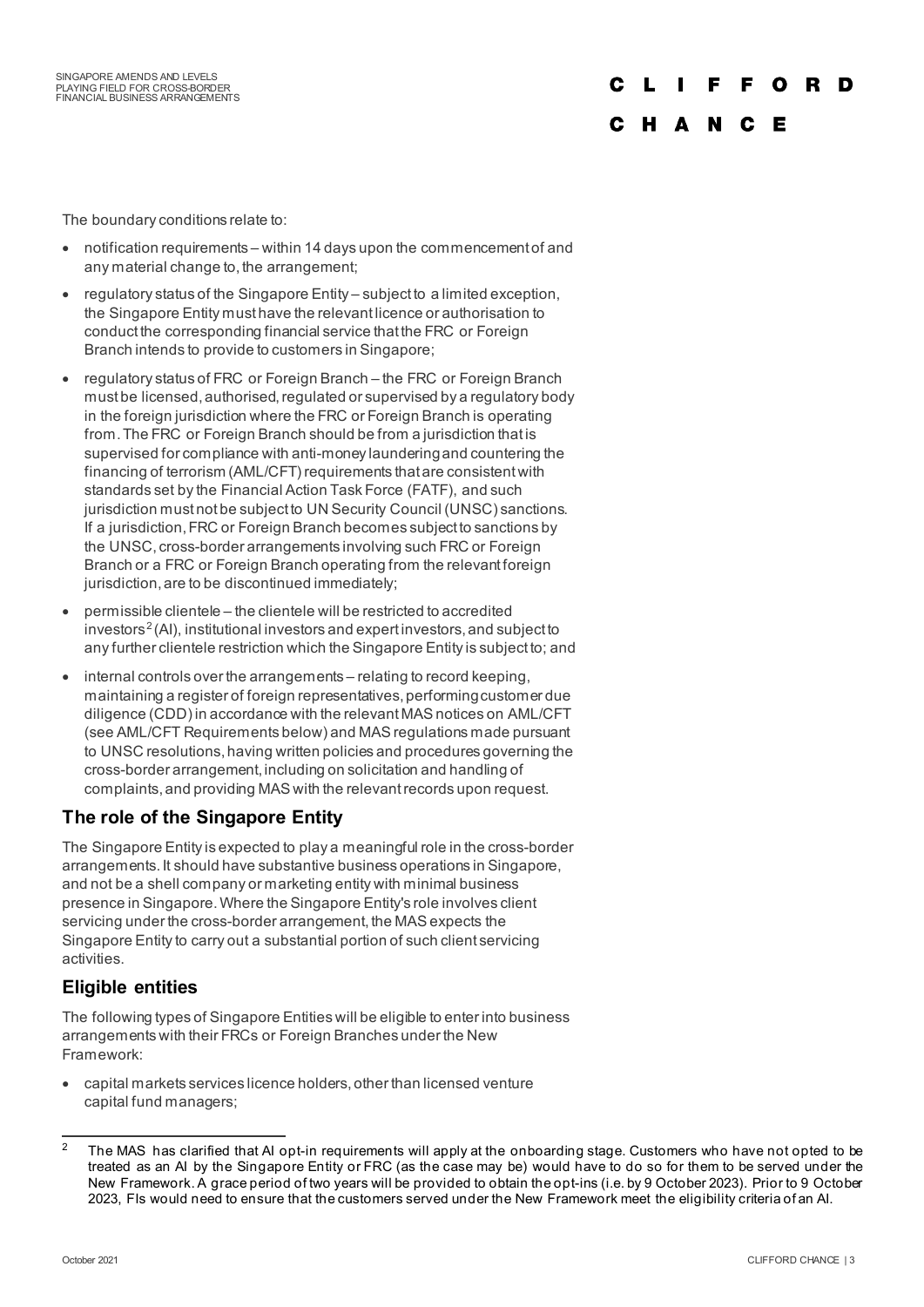# F F O R D

# C H A N C E

- licensed financial advisers;
- most exempt capital markets intermediaries (i.e. those exempt under section 99(1)(a), (b), (c) or (d) of the SFA);
- most exempt financial advisers (i.e. those exempt under section 23(1)(a), (b), (c), (d) and (e) of the FAA); and
- exempt OTC derivatives brokers and exempt futures brokers (i.e. those exempt under paragraphs 3(1)(d) or 3A(1)(d) of the Second Schedule to the Securities and Futures (Licensing and Conduct of Business) Regulations (SF(LCB)R).

# **AML/CFT REQUIREMENTS**

The AML/CFT requirements under the New Framework are set out in several new MAS Notices (New AML Notices), and apply specifically to a customer under a cross-border business arrangement who is a "customer" of the FRC or Foreign Branch. Some of the AML/CFT requirements include the following:

- the Singapore Entity is required to keep or cause to be kept, for a period of five years, records relating to any CDD performed on customers (CDD Records);
- the Singapore Entity must ensure that there are adequate internal policies, procedures and controls to ensure that the performance of CDD measures by the FRC or Foreign Branch for AML/CFT purposes is consistent with the requirements set out under the relevant AML/CFT Notice applicable to the Singapore Entity<sup>[3](#page-3-0)</sup>, in respect of customers of the FRC or Foreign Branch (Framework Policies); and
- upon written request by the MAS, the Singapore Entity must provide MAS with all CDD Records and copies of Framework Policies.

It should be noted that there is no requirement relating to personal data access and correction in the New AML Notices. For customers who are solely customers of the FRC or Foreign Branch (and not a customer of the Singapore Entity) under the New Framework, the personal data access and correction requirements under the Personal Data Protection Act 2012 (where applicable) continue to apply.

# **TRANSITIONAL ARRANGEMENTS**

## **Existing arrangements**

Existing "*para 9*" and "*para 11*" arrangements are required to transition to compliance with the boundary conditions under the New Framework, including submission of an initial notification to MAS of the list of arrangements currently in place. MAS is providing a transition period of 12 months (i.e. by 8 October 2022) for the submission of this notification.Existing approvals pertaining to such arrangements will be invalidated upon notification under the New Framework. Accordingly, the existing conditions imposed on such arrangements will no longer apply, and will be replaced by the requirements

<span id="page-3-0"></span> $3$  The MAS has clarified that standards such as the Correspondent Banking Due Diligence Questionnaire by the Wolfsberg Group or the standards set by the Financial Action Task Force will not be acceptable. The Singapore Entity must ensure that the measures for performing CDD by the FRC or Foreign Branch for customers served under a cross-border business arrangement are consistent with the requirements in the relevant AML/CFT Notice that the Singapore Entity is subject to.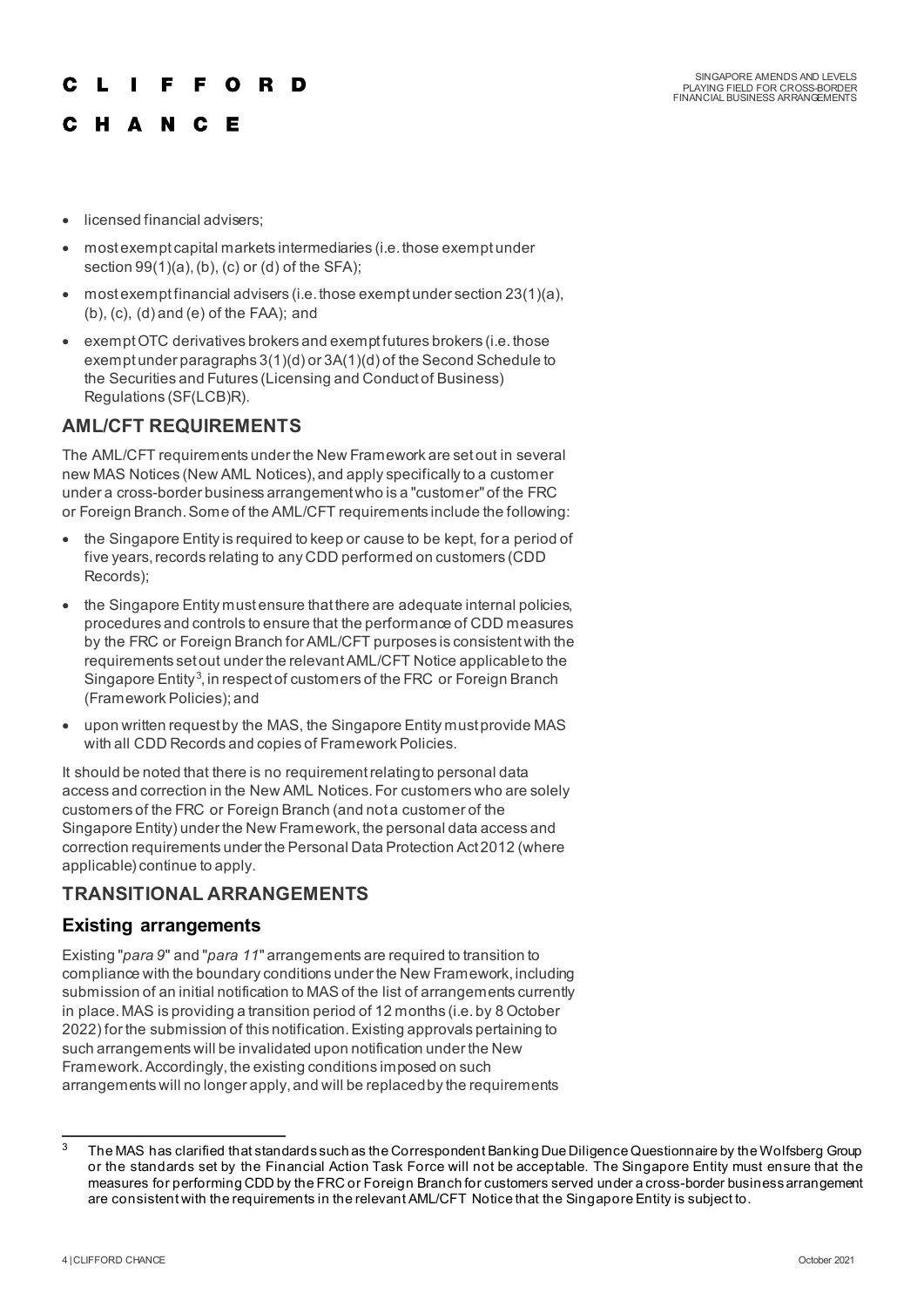# F O R D

### C H A N C E

under the New Framework.

Foreign Branches dealing or advising in specified contracts under an arrangement with the Singapore Entity, and relying on the transitional arrangement<sup>[4](#page-4-0)</sup> which ended on 8 October 2021, will also be provided with a transition period of 12 months to comply with the boundary conditions and submit notifications on such arrangements under the New Framework.

### **New arrangements**

New cross-border arrangements must be notified to MAS within 14 days after commencement. These notification requirements do not apply to cross-border arrangements that have yet to commence, although they may be notified to MAS prior to commencement if the boundary conditions are met.

### **What this means**

Singapore Entities with existing cross-border business arrangements with their FRCs and/or Foreign Branches should conduct a risk assessment and determine if these arrangements can meet the boundary conditions under the New Framework. In particular, an assessment should be undertaken to determine if current policies and procedures on these cross-border business arrangements are robust and sufficient, particularly in the area of AML/CFT, an area which MAS has particular concerns. Any gaps should be addressed expediently, with a view to provide the initial notification to the MAS by 8 October 2022.

Moreover, the MAS has emphasised that the responsibility for ensuring compliance with the New Framework cannot be delegated to the FRCs or Foreign Branches. As such, Singapore Entities should familiarise themselves with the rules under the New Framework, take an active role in formulating policies and procedures relating to the cross-border arrangements, and maintain oversight of the arrangement, including the conduct of the FRCs or Foreign Branches and its representatives.

<span id="page-4-0"></span><sup>4</sup> Under Regulation 60 or 61 of the SF(LCB)R and/or Regulation 40BB or 40BC of the Financial Advisers Regulations